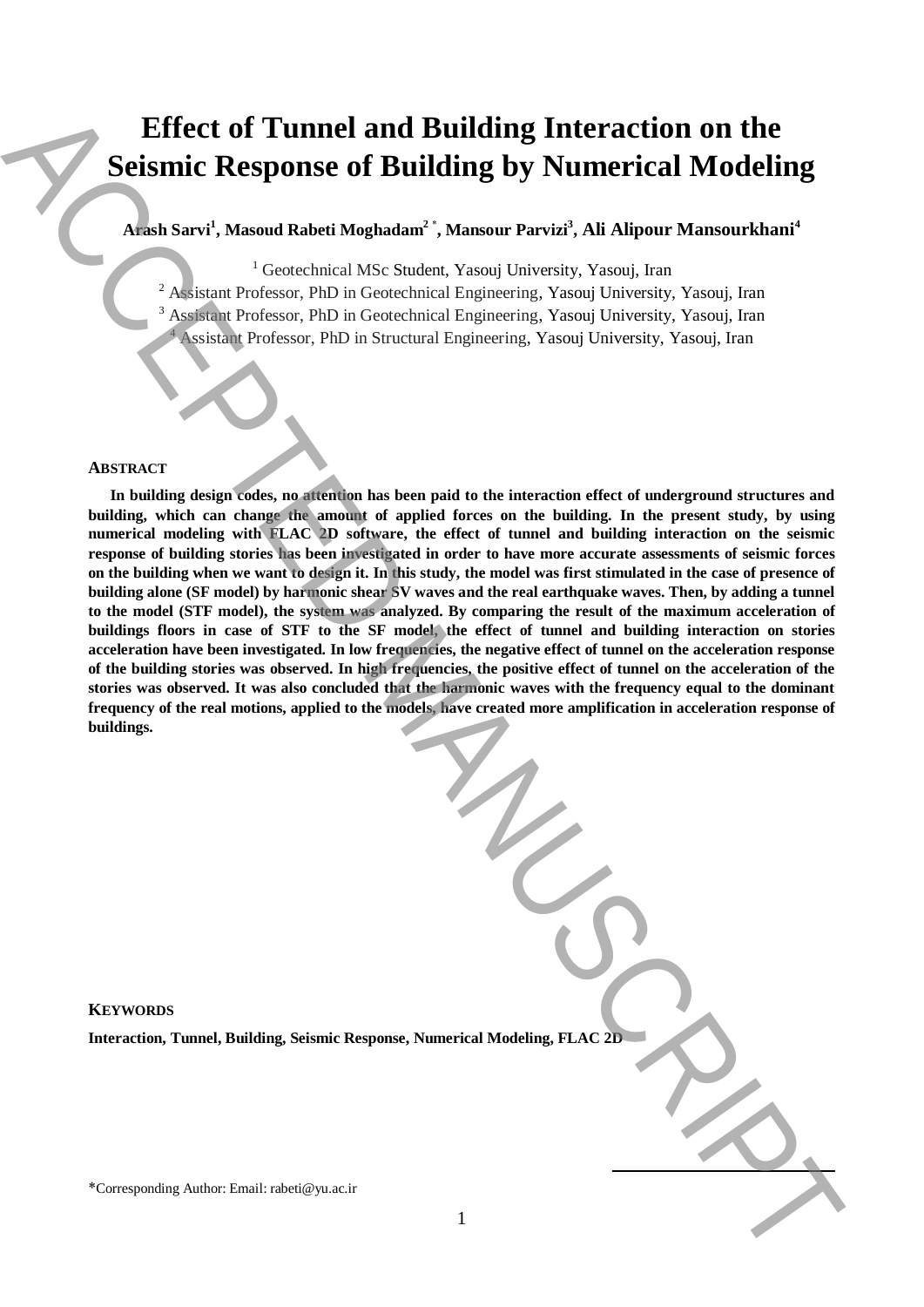#### **1. Introduction**

 Underground structures such as tunnels in cities can pass through or adjacent to the buildings, which can lead to complex interaction between buildings and tunnel that can affect the seismic response of tunnel, building and the ground surface [1]. Studies show that seismic waves interact with the tunnel during the transmission process, causing each point in the tunnel to be considered as a new source of seismic waves that cause secondary waves in all directions. This can affect the seismic response of surface structures [2] .In 2014, Pitilakis et al in a numerical study investigated the seismic behavior of circular tunnels by considering the interaction of adjacent structures. They found that viscoelastic analysis in soil increased horizontal acceleration near the tunnel compared to the free field [1]. In 2016, Abate and Massimino in a numerical study have investigated the interaction between tunnel, soil and building and also investigated the effect of tunnel on the response of soil and structure and vice versa. They found that the presence of the building reduced the acceleration amplification compared to the free field mode. Their findings also showed that combination of tunnel and building caused more deamplification of acceleration at the soil surface [3]. In 2017, Wang et al in a numerical study investigated the effect of underground subway stations on the seismic response of aboveground structures. They found that the effect of underground structures on the dynamic properties of the soil surface depends on the dimensions and weight of the structure on the ground surface, which the lighter the structure, the less it is affected by the dynamic properties [4]. In 2020, Mayoral and Mosqueda in a numerical study investigated the interaction of tunnel and building located on soft clay during an earthquake. Their research showed that larger destructive interactions occurs when the tunnel is located just below the building. Higher amplification also occurs when the dominant period of system excitation is closer to the fundamental period of the soil [5]. In previous studies, effect of interaction of building and tunnel on the acceleration amplification is vivid. So, in this study in numerical modeling by FLAC 2D, the effect of exciting the model by different type of earthquake wave, changing the parameters of building's height, axial distance of building and tunnel, soil shear velocity, on building and tunnel interaction is investigated. The three costs are controlled a single in the state of the product is easier and the state of the state of the state of the state of the state of the state of the state of the state of the state of the state of the state

#### **2. Methodology**

FLAC 2D software was used to investigate the subject of this study. Two modes have been considered in modeling. In the first case, a building which is placed

on the ground, is excited by seismic SV waves, and real earthquake wave. which is called SF mode. In the second case a model is constructed by adding tunnel to the SF mode case, and excited by the same seismic waves which is called STF mode case. Figure 1 shows the numerical model of STF model in FLAC 2D.





By dividing the amount of maximum acceleration in the time history diagram of the points which are locate on the building's story, in the STF case to the SF case, we evaluate the effect of amplification or deamplification of the tunnel-building interaction on the ratio of acceleration response of building's story. In order to verify the software results, study of Yiouta-Mitra et al [6] was used. Figure 2 is the comparison the result of amplification of TF to FF of the present study with the study of Yiouta-Mitra et al results and it shows the results are corresponding together.





## **3. Discussion and Results**

 After model verification, by changing the parameters of building's height, axial distance of building and tunnel, soil shear velocity and at last changing the earthquake wave, the effect of these changes on building and tunnel interaction is investigated. Here are some of the most important results:

- The maximum acceleration amplification due to changing building's height is occurred on the foundation of one-story building about 5% and the maximum deamplification about 30% is occurred on the second story of five story building.
- In the low dimensionless period, increasing the axial distance between building and the tunnel, cause the amplification of acceleration response rate of building's story.